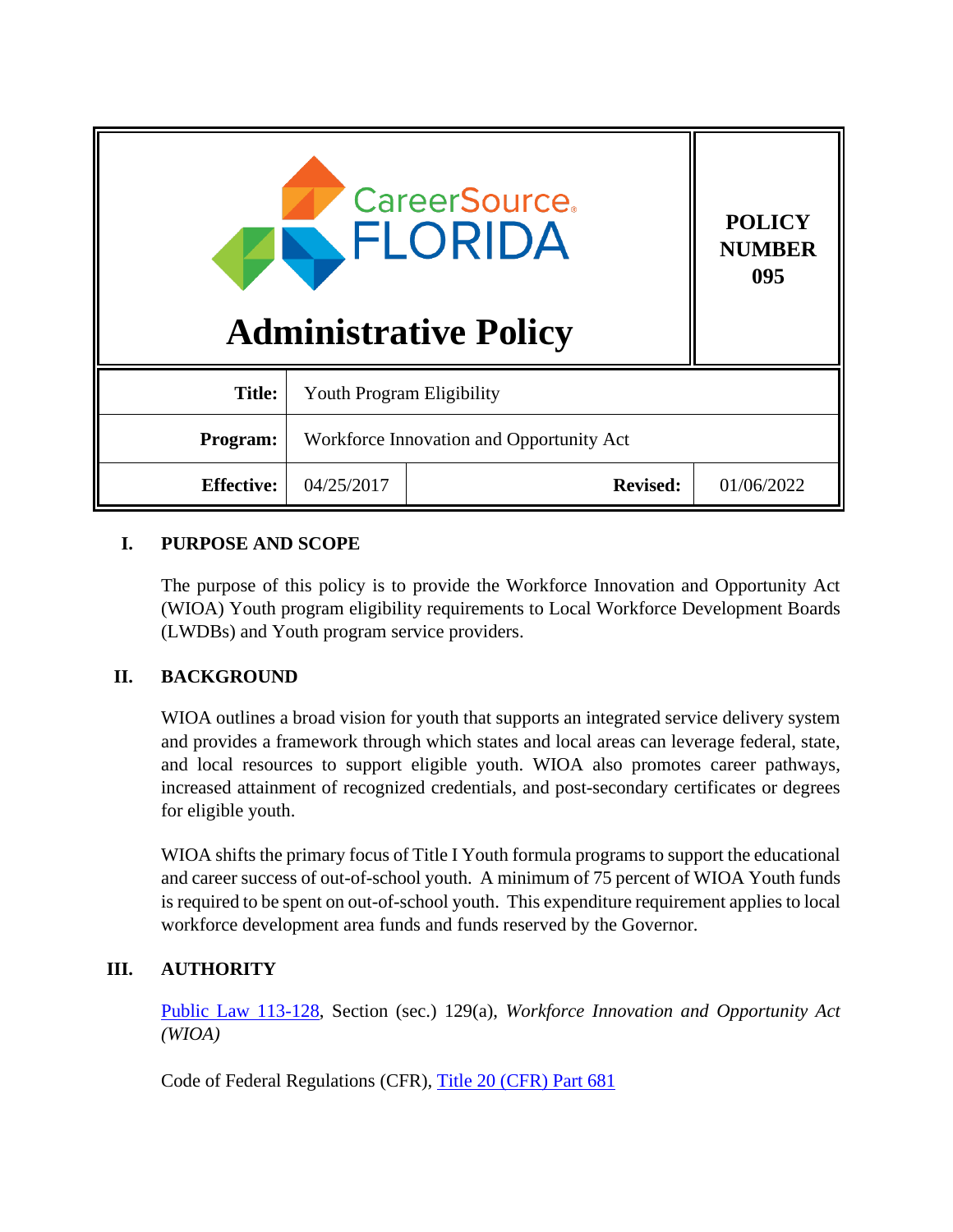Training and Employment Guidance Letter [\(TEGL\) 21-16,](https://wdr.doleta.gov/directives/corr_doc.cfm?DOCN=7159) *Third Workforce Innovation and Opportunity Act* (*WIOA) Title I Youth Formula Program Guidance,* (March 2, 2017)

[TEGL No. 8-15,](https://wdr.doleta.gov/directives/corr_doc.cfm?docn=6073) *Second Title I WIOA Youth Program Transition Guidance,* (November 17, 2015)

[TEGL No. 23-14,](https://wdr.doleta.gov/directives/corr_doc.cfm?DOCN=4244) *WIOA Youth Program Transition,* (March 26, 2015)

[TEGL No. 02-14,](https://wdr.doleta.gov/directives/corr_doc.cfm?docn=7233) *Eligibility of Deferred Action for Childhood Arrivals Participants for Workforce Investment Act and Wagner-Peyser Act Programs* (July 14, 2014)

Sections [445.003,](http://www.leg.state.fl.us/Statutes/index.cfm?App_mode=Display_Statute&Search_String=&URL=0400-0499/0445/Sections/0445.003.html) [445.004\(5\)\(a\),](http://www.leg.state.fl.us/statutes/index.cfm?mode=View%20Statutes&SubMenu=1&App_mode=Display_Statute&Search_String=445.004&URL=0400-0499/0445/Sections/0445.004.html) and [445.004\(5\)\(b\)\(1\),](http://www.leg.state.fl.us/statutes/index.cfm?mode=View%20Statutes&SubMenu=1&App_mode=Display_Statute&Search_String=445.004&URL=0400-0499/0445/Sections/0445.004.html) Florida Statutes (F.S.)

## **IV. POLICIES AND PROCEDURES**

## **A. Eligibility**

WIOA sec.  $129(a)(1)$  establishes the eligibility criteria that an individual must meet to participate in the WIOA Youth program. LWDBs must ensure that every individual receiving services under the WIOA Youth program meets either the out-of-school youth or in-school youth eligibility criteria and are subsequently enrolled in the program. All youth must be a United States citizen or have the right to work in the United States, and males age 18 and older must comply with selective service registration requirements<sup>1</sup>.

Separate eligibility criteria for out-of-school youth and in-school youth are outlined below.

# **1. Out-of-School Youth Eligibility Criteria**

To meet out-of-school (OSY) eligibility criteria, an individual must:

- (a) Not be attending school;
- (b) Be between the ages of 16 to 24 at the time of enrollment<sup>2</sup>; and
- (c) Meet one or more of the following eligibility barriers:
	- (1) A school dropout.

<sup>&</sup>lt;sup>1</sup> Males age 18 or older must be registered with the selective service to be eligible for WIOA Youth services. To maintain eligibility for WIOA services, a male participant who turns age 18 while participating in the program must register with the selective service.

<sup>&</sup>lt;sup>2</sup> Per TEGL 8-15, because age eligibility is based on age at enrollment, participants may continue to receive services beyond the age of 24 once they are enrolled in the program.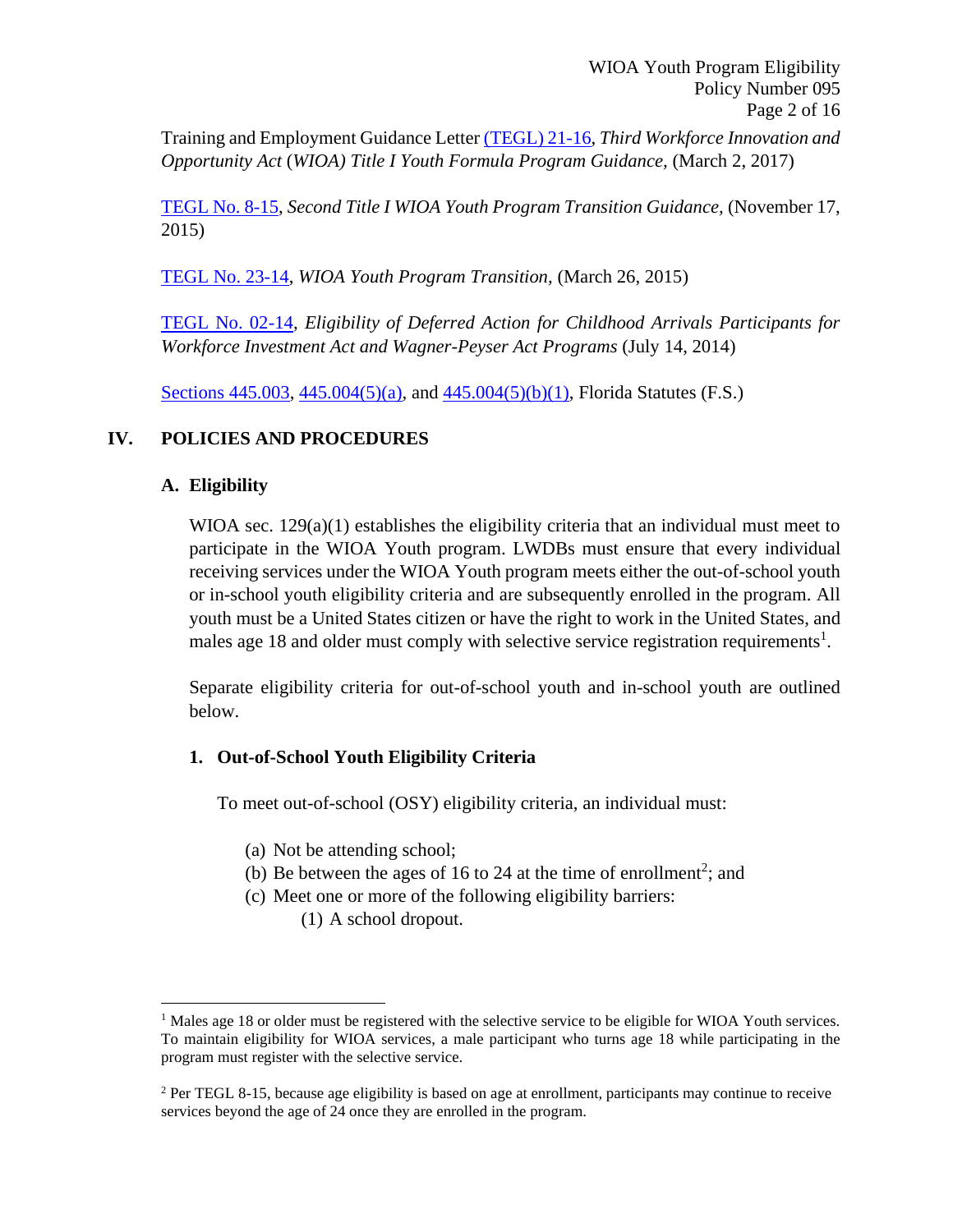- (2) A youth who is within the age of compulsory school attendance but has not attended school for at least the most recent complete school year calendar quarter.
- (3) A recipient of a secondary school diploma or its recognized equivalent who is a low-income individual and is either
	- a) Basic skills deficient, or
	- b) An English language learner.
- (4) An offender.
- (5) A homeless individual or a runaway.
- (6) An individual in foster care or has aged out of the foster care system or who has attained 16 years of age and left foster care for kinship guardianship or adoption, a child eligible for assistance under section 477 of the Social Security Act, or in an out-of-home placement.
- (7) An individual who is pregnant or parenting.
- (8) An individual with a disability.
- (9) A low-income individual who requires additional assistance to enter or complete an educational program or to secure or hold employment.

## **2. In-School Youth Eligibility Criteria**

To meet in-school-youth (ISY) eligibility criteria, an individual must:

- (a) Be attending school, including secondary or postsecondary school;
- (b) Be not younger than age 14 and not older than age 21 (unless an individual with a disability who is attending school under state law)<sup>3</sup> at the time of enrollment;
- (c) Be a low-income individual; and
- (d) Meet one or more of the following eligibility barriers:
	- (1) Basic skills deficient.
	- (2) An English language learner.
	- (3) An offender.
	- (4) A homeless individual or a runaway.
	- (5) An individual in foster care or has aged out of the foster care system or who has attained 16 years of age and left foster care for kinship guardianship or adoption, a child eligible for assistance under section 477 of the Social Security Act, or in an out-of-home placement.
	- (6) An individual who is pregnant or parenting.
	- (7) An individual with a disability.

<sup>3</sup> Per TEGL 21-16, there is one exception to age eligibility for youth attending school. Youth with disabilities who have an Individualized Education Program (IEP) may be enrolled as ISY after the age of 21, if their state law allows youth with disabilities to be served by the K-12 public school system beyond the age of 21. In Florida, youth with disabilities who have an Individualized Education Program (IEP) may be enrolled as ISY through the age of 21 (up to their 22nd birthday).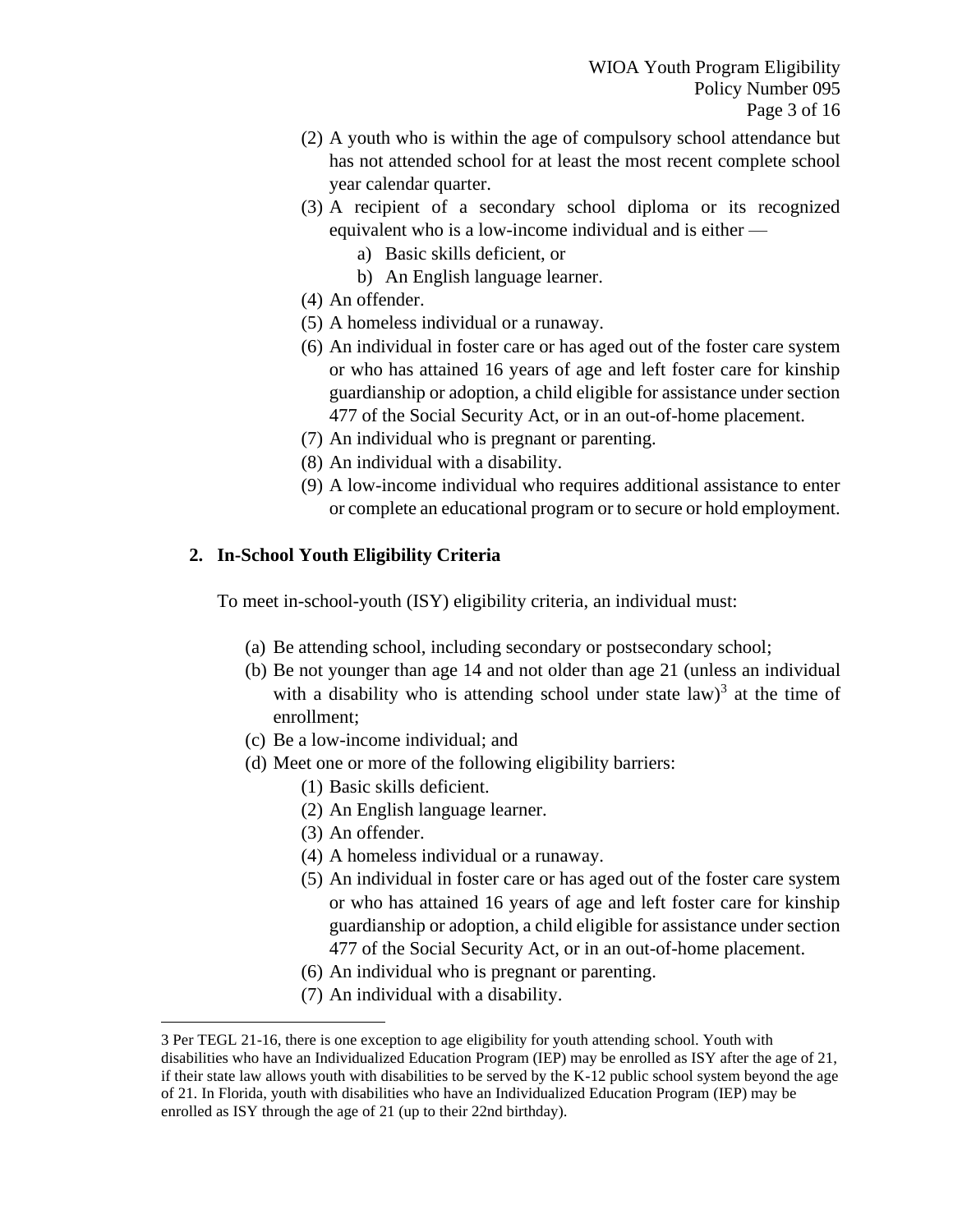(8) An individual who requires additional assistance to complete an educational program or to secure or hold employment.

### **3. Determining School Status**

LWDBs must determine a youth's school status, including dropout status, at the time of program enrollment. Because the process of program enrollment can occur over a period of time, school status must be based on status at the time the eligibility determination portion of program enrollment is made. Once the school status of a youth is determined, that school status remains the same throughout the youth's participation in the WIOA Youth program. For example, if a youth is determined to be an OSY at time of enrollment and subsequently re-enters high school or enrolls in postsecondary education, that youth is still considered an OSY for purposes of the OSY expenditure requirement throughout their participation in the WIOA Youth program.

#### **a. Additional School Status Criteria for Out-of-School Youth**

Youth seeking program enrollment should be determined to be out-of-school if, at the time of enrollment, the youth:

- (1) Graduated high school and registered for postsecondary education (credit-bearing postsecondary classes), but ultimately did not start classes at the onset of the term for which he/she was registered;
- (2) Is enrolled in non-credit-bearing postsecondary classes;
- (3) Is enrolled in home education, but is not required to attend school regularly per school attendance requirements in sec. 1003.21, F.S.; or,
- (4) Is enrolled in a pre-apprenticeship or apprenticeship program.

## **b. Additional School Status Criteria for In-School Youth**

Youth seeking program enrollment should be determined to be in-school if, at the time of enrollment, the youth is:

- (1) In between school years, during the summer, and is enrolled to continue school in the fall;
- (2) Between high school graduation and postsecondary education (credit-bearing postsecondary classes) and has registered for postsecondary classes but not yet begun postsecondary classes;
- (3) Attending a high school equivalency program, including those considered to be dropout re-engagement programs, funded by the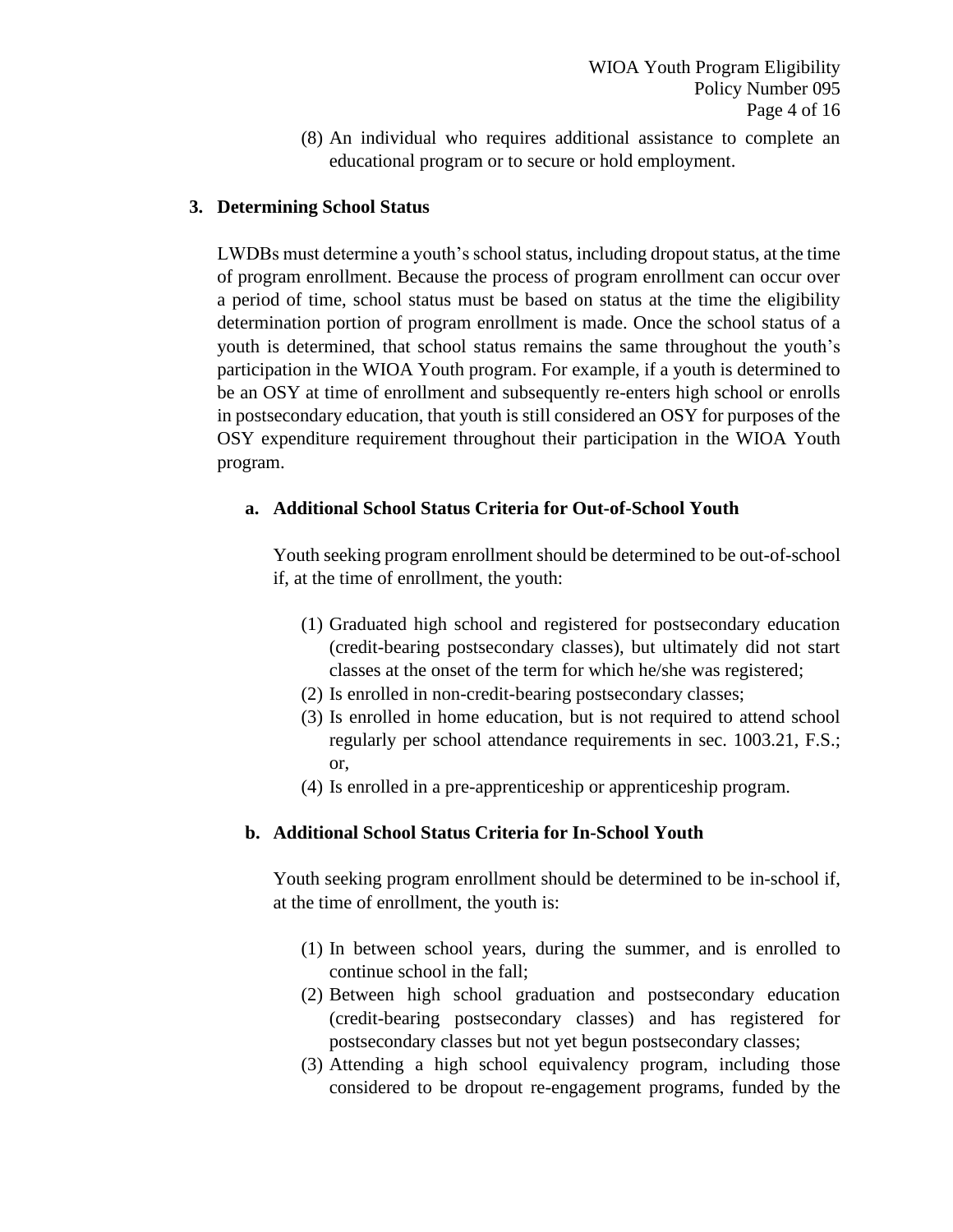public K-12 school system that are classified by the school as still enrolled in school<sup>4</sup>;

- (4) Homeschooled per home education requirements set forth by the Florida Department of Education<sup>5</sup> and included per compulsory school attendance laws<sup>6</sup>;
- (5) Attending Florida Virtual Schools<sup>7</sup>; or
- (6) In a Florida Department of Juvenile Justice youth facility and does not have a high school diploma or its equivalency.<sup>7</sup>

## **4. Determining Low Income Status**

All ISY and some OSY must be "low income" to qualify for WIOA services unless they qualify under the low-income exception as outlined in **Section IV.A.5. Low Income Eligibility Exception** of this policy. If the youth is an OSY, the low-income requirement applies only to the following categories of youth:

- (a) A recipient of a secondary school diploma or its recognized equivalent who is either basic skills deficient or an English language learner; and,
- (b) An individual who requires additional assistance to enter or complete an educational program or to secure or hold employment.

A low income is an individual who:

- (a) Receives, or has received in the past six months, or is a member of a family that is receiving or in the past six months has received, assistance through the Supplemental Nutrition Assistance Program, or the Supplemental Security Income program established under Title XVI of the Social Security Act, or state or local income-based public assistance.
- (b) Is in a family with total income that does not exceed the higher of
	- i. The poverty line; or
	- ii. 70 percent of the lower living standard income level.
- (c) Is a homeless individual.
- (d) Receives or is eligible to receive free or reduced-price lunch<sup>8</sup>.
- (e) Is a foster child on behalf of whom state or local government payments are made.

<sup>4</sup> For purposes of WIOA, YouthBuild programs, the Job Corps program, high school equivalency programs, and dropout re-engagement programs are not considered to be schools for the purpose of determining school status.

<sup>5</sup> [Florida Department of Education Home Education Requirements](http://www.fldoe.org/schools/school-choice/other-school-choice-options/home-edu/requirements.stml)

<sup>6</sup> Compulsory school attendance – [Chapter 1003.21 Florida Statutes](http://www.leg.state.fl.us/Statutes/index.cfm?App_mode=Display_Statute&Search_String=&URL=1000-1099/1003/Sections/1003.21.html)

<sup>7</sup> State of Florida WIOA Four-Year Plan

<sup>8</sup> Per TEGL 21-16, WIOA programs must base low-income status on an individual student's eligibility to receive free or reduced-price lunch. Whole school receipt of free or reduced-price lunch cannot be used to determine WIOA low-income status for ISY.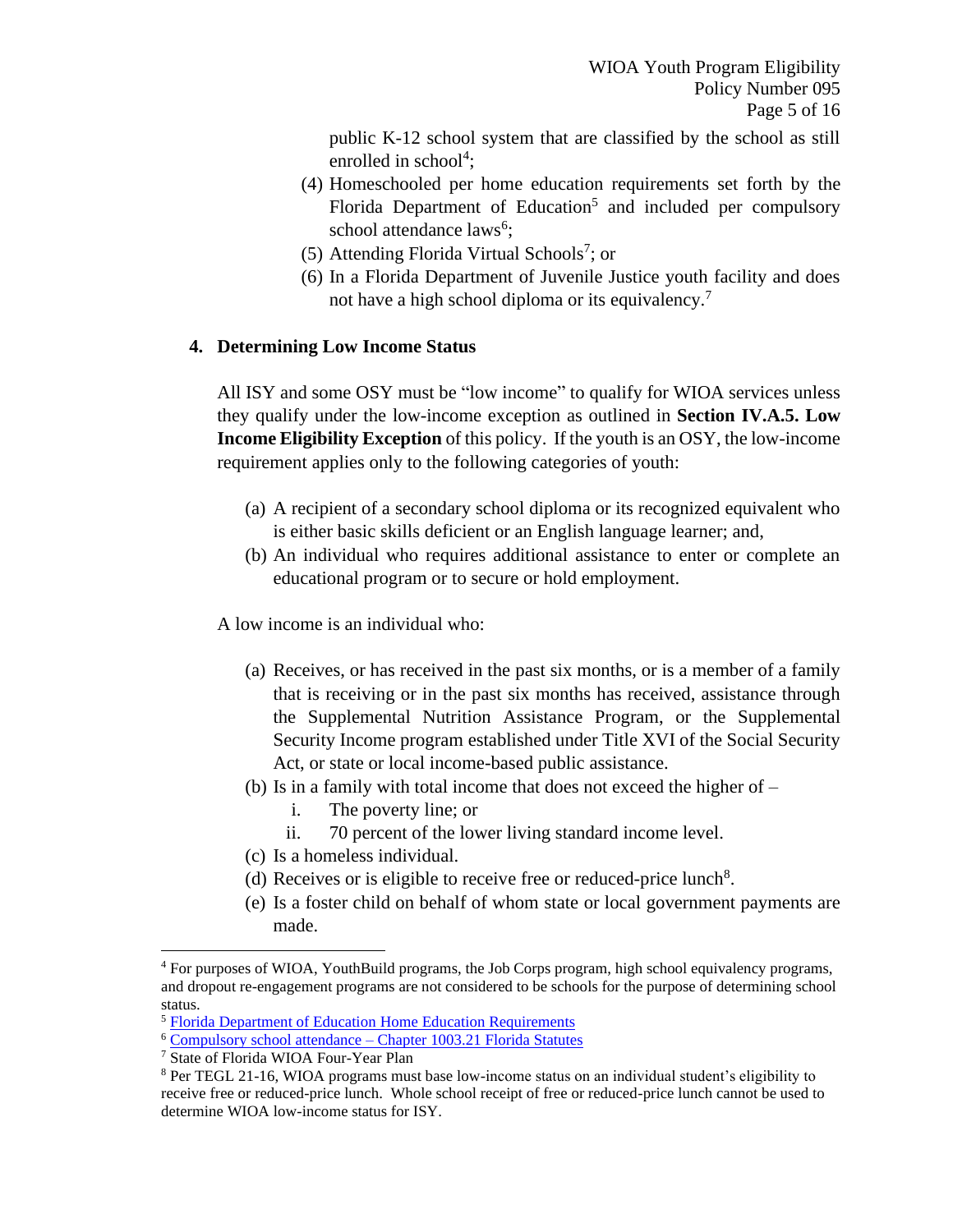(f) Is an individual with a disability whose own income meets the low-income level for eligibility purposes but who is a member of a family whose income does not meet this requirement.

For both ISY and OSY, a youth qualifies as low income if the youth lives in a highpoverty area, as outlined in section **VI.A.4.c. High Poverty Area Designation** of this policy.

## **a. Lower Living Standard Income Level**

Another option for determining low-income eligibility is based on family income. Income is determined by collecting information from the family for the complete six-month period prior to application. After verification of family size and collection of the total reported six-month income, this figure is then doubled (annualized) and compared to the Lower Living Standard Income Level (LLSIL). DEO publishes the LLSIL annually on the DEO [website.](http://floridajobs.org/local-workforce-development-board-resources/policy-and-guidance/communiques)

## **b. Sources of Income**

Reemployment Assistance benefits and child support payments must also be included as income when determining a youth's eligibility based on low-income status. OSY participants with a disability are not required to be low-income. For an ISY participant who has a disability, the youth's own income, rather than their family's income, must meet the low-income definition and not exceed the higher of the poverty line or 70 percent of the LLSIL. If a youth participant is not living in a single residence with other family members, that participant is not a member of a family<sup>9</sup> for the purpose of WIOA income calculations.

# **c. High Poverty Area Designation**

For both ISY and OSY, a youth qualifies as low income if they live in a highpoverty area. An area is designated as high poverty if it has a poverty rate of at least 25 percent as set every five years using American Community Survey fiveyear data. The Department of Economic Opportunity (DEO) developed a [Poverty Rate Map](https://deolmsgis.maps.arcgis.com/apps/webappviewer/index.html?id=4e55cb961a5946b892bc94a0917e4978) as a tool to assist staff in determining if an area meets the high poverty area criteria. Each LWDB using the high poverty rate special rule to determine eligibility for WIOA Youth program services must still collect and

<sup>9</sup> 20 CFR § 675.300 defines family as "two or more persons related by blood, marriage, or decree of court, who are living in a single residence, and are included in one or more of the following categories: (1) A married couple and dependent children; (2) A parent or guardian and dependent children; or (3) A married couple."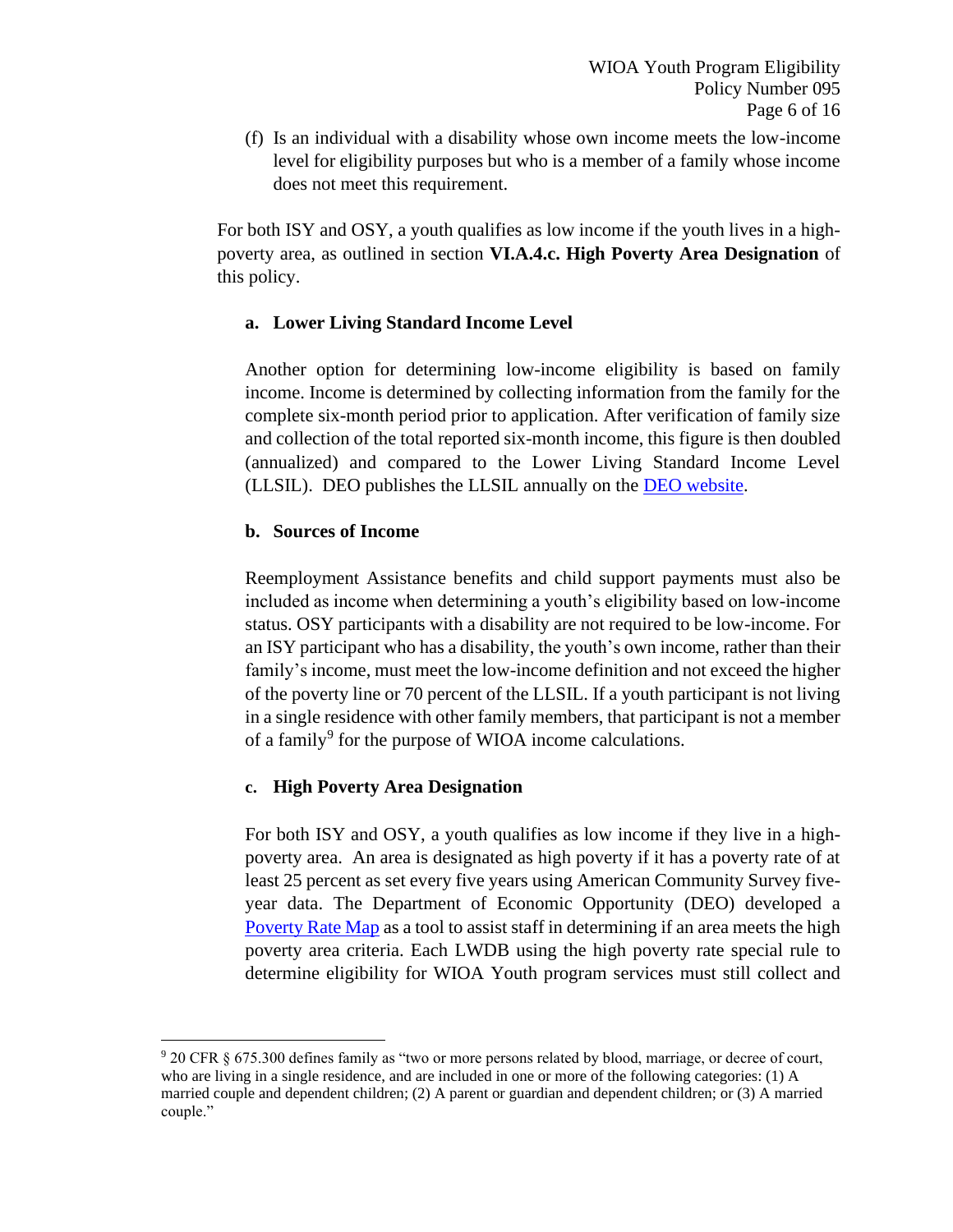reporting purposes.

## **5. Low Income Eligibility Exception**

WIOA allows a low-income exception where five percent of WIOA youth may be participants who ordinarily would be required to be low income for eligibility purposes and meet all other eligibility criteria for WIOA youth except the lowincome criteria. LWDBs must calculate the five percent based on the percent of newly enrolled youth in the local area's WIOA Youth program in a given program year who would normally be required to meet the low-income criteria.

For example, a local area enrolled 200 youth and 100 of those youth were OSY who were not required to meet the low-income criteria, 50 were OSY who were required to meet the low-income criteria, and 50 were ISY. In this example, the 50 OSY required to be low income and the 50 ISY are the only youth factored into the five percent low-income exception calculation. Therefore, five of the 100 youth who ordinarily would be required to be low-income do not have to meet the low-income criteria based on the low-income exception.

Note: This percentage is calculated at the end of a program year based on new enrollments in that program year.

# **6. Eligibility Barriers**

To be eligible for the WIOA Youth program, individuals must meet one or more conditions (eligibility barriers) listed in WIOA sec.  $129(a)(1)(B)(iii)$  for OSY and  $(a)(1)(C)(iv)$  for ISY. While most eligibility barriers have specific definitions as contained in **Section V. Definitions** of this policy, certain barriers require additional clarity and/or context as outlined in the below subsections.

## **a. Dropout**

If a youth has not received a high school diploma, or a recognized equivalent, and is not attending any school, they are considered a dropout and are an OSY. A dropout only includes an individual who is currently a secondary school dropout and does not include a youth who previously dropped out of secondary school but subsequently returned. An individual who has dropped out of postsecondary education is not a school dropout for purposes of Youth program eligibility.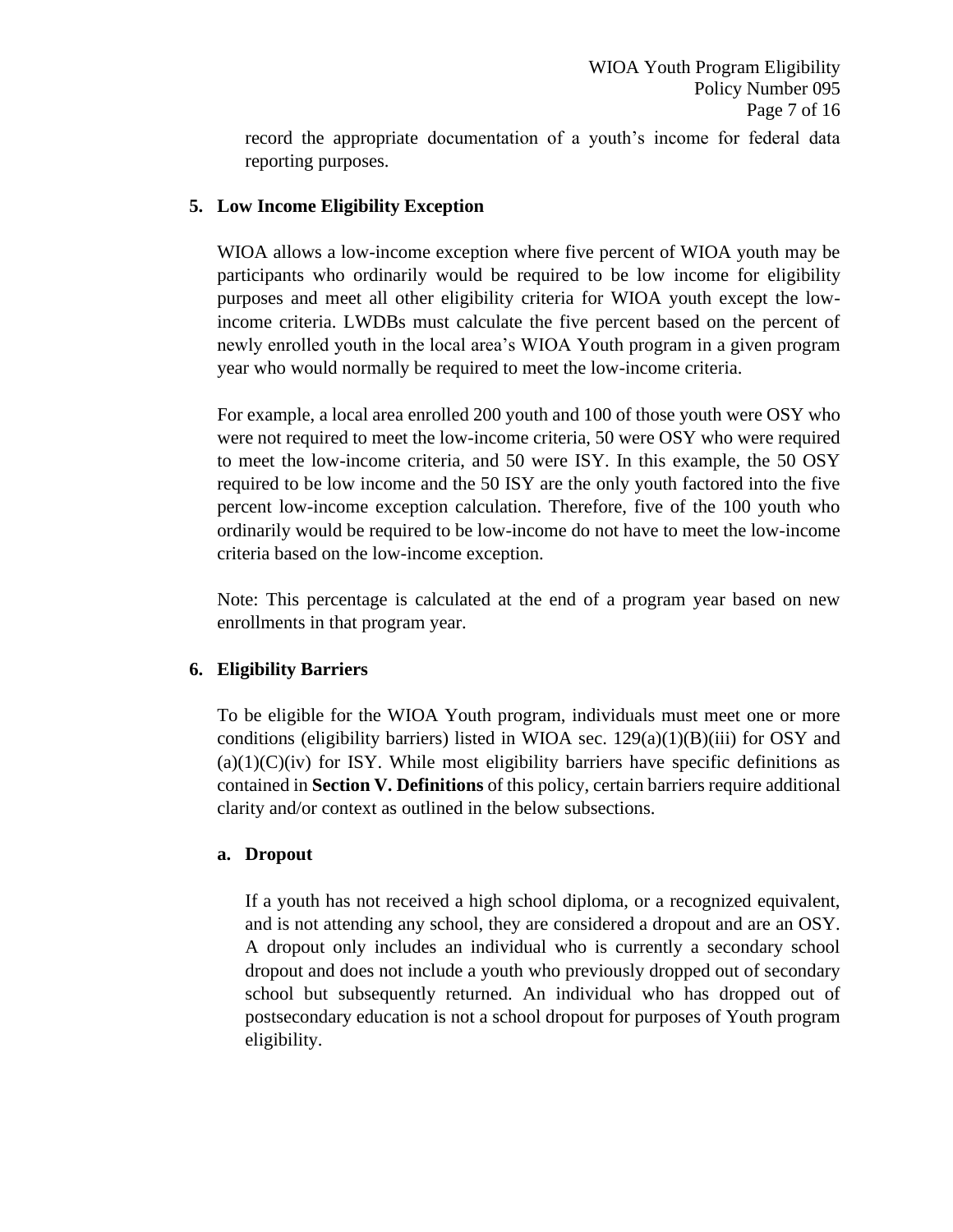#### **b. Basic Skills Deficient**

A youth is considered basic skills deficient if they:

- (1) Have English reading, writing, or computing skills at or below the eighth-grade level on a generally accepted standardized test; or,
- (2) Are unable to compute or solve problems, or read, write, or speak English, at a level necessary to function on the job, in the individual's family, or in society.

Each LWDB must establish its policy regarding how the local area will determine when an individual meets this definition in its WIOA local plan and corresponding local operating procedures.

## **c. Pregnant or Parenting**

An individual who is parenting can be a mother or father, custodial or noncustodial. As long as the youth is within the WIOA youth age eligibility, the age when the youth became a parent does not factor into the definition of parenting. A pregnant individual can only be an expectant mother.

## **d. Requires Additional Assistance to Complete an Educational Program or to Secure or Hold Employment**

If a LWDB uses this criterion, it must establish definitions and eligibility documentation requirements for "requires additional assistance to complete an educational program or to obtain or retain employment." The definition must be included in the LWDB's WIOA local plan and applicable youth eligibility local operating procedures. Such procedures should be reasonable, quantifiable, and based on evidence that the specific characteristic of the youth identified in the definition objectively requires additional assistance. However, as required by WIOA sec.  $129(a)(3)(B)$ , not more than five percent of the ISY newly enrolled in a given program year may be deemed eligible based on the ''requires additional assistance to complete an educational program or to secure or hold employment'' criteria.

**Note:** The local definition cannot simply list youth barriers already identified in WIOA and in **Section IV.1.A. Eligibility** of this policy. The local definition must describe the circumstances or other criteria the LWDB will use to qualify a youth under this eligibility barrier.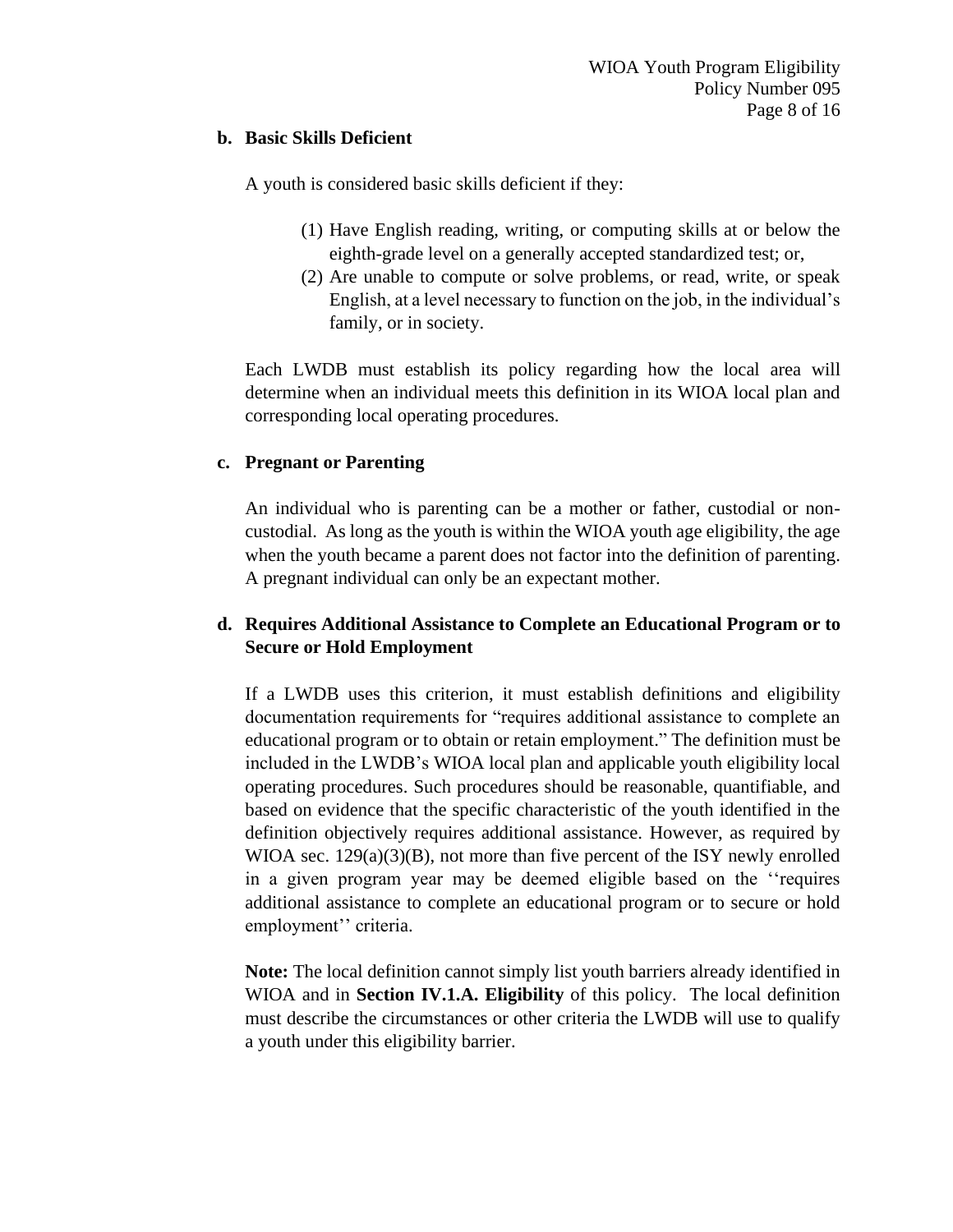#### **7. Nondiscrimination**

WIOA sec. 188 prohibits the exclusion of an individual from participation in, denial of, or discrimination in the administration and activities funded in whole or in part under WIOA Title I on the basis of race, color, national origin, age, disability, sex, religion, and political affiliation or belief, as well as against beneficiaries on the basis of citizenship and participation in WIOA.

## *Deferred Action for Childhood Arrivals*

WIOA sec. 188(a)(5) contains a specific nondiscrimination provision that provides that participation under WIOA is available to citizens and nationals of the United States; lawfully admitted permanent resident aliens, refugees, asylees, and parolees; and other immigrants authorized by the Attorney General to work in the United States. Individuals with employment authorization qualify under this provision as "immigrants authorized by the Attorney General to work in the United States." This includes "Deferred Action for Childhood Arrivals" [\(DACA\)](https://wdr.doleta.gov/directives/corr_doc.cfm?docn=7233) participants with employment authorization. Participants identified as DACA participants must meet the WIOA eligibility requirements to access any WIOA services for which they would otherwise qualify. LWDB staff must obtain appropriate documentation of employment authorization. The documentation must include self-attestation, at a minimum. The DACA process is for individuals who came to the United States as children and:

- (a) Were under the age of 31 as of June 15, 2012.
- (b) Came to the United States before reaching their  $16<sup>th</sup>$  birthday.
- (c) Have continuously resided in the United States since June 15, 2007, up to the present time.
- (d) Were physically present in the United States on June 15, 2012, and at the time of making their request for consideration of deferred action with United States Citizenship and Immigration Services (USCIS).
- (e) Entered without inspection before June 15, 2012, or their lawful immigration status expired as of June 15, 2012.
- (f) Are currently in school, have graduated or obtained a certificate of completion from high school, have obtained a general education development (GED) certificate, or other equivalent State-authorized exam in the United States, or are an honorably discharged veteran of the Coast Guard or Armed Forces of the United States.
- (g) Have not been convicted of a felony, significant misdemeanor, three or more other misdemeanors, and do not otherwise pose a threat to national security or public safety.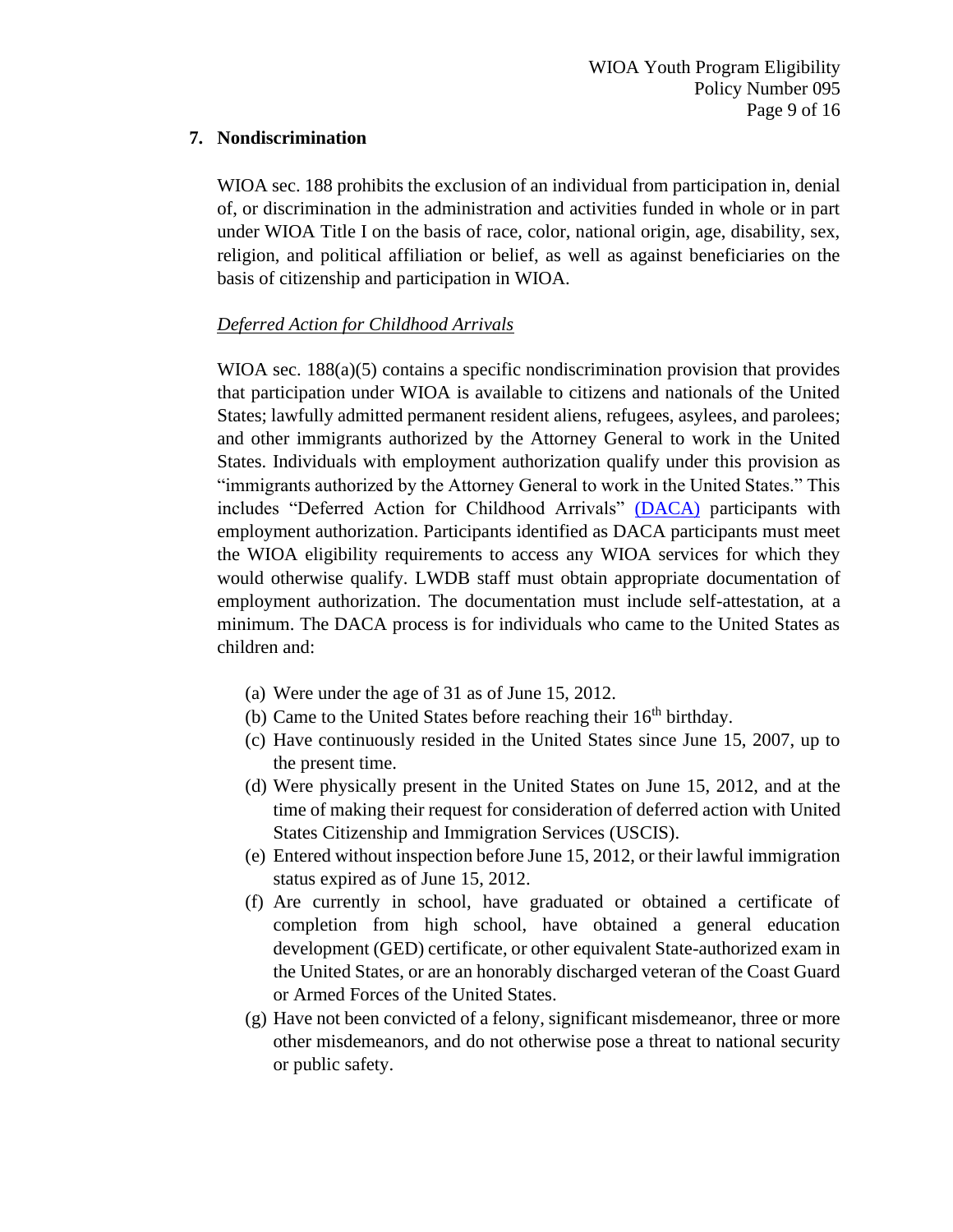The DACA process may result in a two-year period of "deferred action," or relief from removal from the country or from entering into removal proceedings, subject to renewal, and issuance of employment authorization for the period of deferred action. Therefore, a DACA participant whose case has been deferred is eligible to receive employment authorization for the period of deferred action, provided he or she can demonstrate "an economic necessity for employment."

## **8. Eligibility Documentation**

Each LWDB is required to collect supporting eligibility documentation used to determine eligibility and retain such documentation in the participants' electronic and/or hard-copy case files in accordance with local operating procedures. WIOA establishes specific participant eligibility, priorities, and requirements for participation to account for the proper use of Title I funds. LWDBs must establish a local process for collecting and maintaining eligibility verification documentation and ensure the documentation collected is made available for review by auditors and federal, state, and local representatives. Youth service providers must obtain and maintain documentation that supports the determination for eligibility and continuous participation.

## **B. Enrollment**

## **1. Employ Florida Requirements**

LWDB staff are encouraged to have all youth who are interested in receiving services complete an Employ Florida registration. Registration is the process of entering and submitting personal information in Employ Florida to create an account. There are two types of registration: partial registration and full registration. Please see Administrative Policy 096 - [Job Seeker Registration, Application and](http://floridajobs.org/docs/default-source/lwdb-resources/policy-and-guidance/guidance-papers/2021-guidance-papers/adminpolicy096_wp-job-seeker-regn-app-and-svcs---final-01072021.pdf?sfvrsn=c9b94db0_2)  [Services](http://floridajobs.org/docs/default-source/lwdb-resources/policy-and-guidance/guidance-papers/2021-guidance-papers/adminpolicy096_wp-job-seeker-regn-app-and-svcs---final-01072021.pdf?sfvrsn=c9b94db0_2) for a full explanation of the registration process. Once an individual is determined to be eligible for the WIOA Youth program, staff are required to complete a WIOA Youth program application in Employ Florida.

#### **2. Enrollment Process Requirements**

There is no self-service concept for the WIOA Youth program; therefore, LWDBs must ensure that every individual receiving services under this program is determined eligible as an ISY or OSY and formally enrolled in the program as a participant. For an individual to participate in the WIOA Youth program, the LWDB must ensure all of the following occur in the below order:

- (a) An eligibility determination.
- (b) Provision of an objective assessment.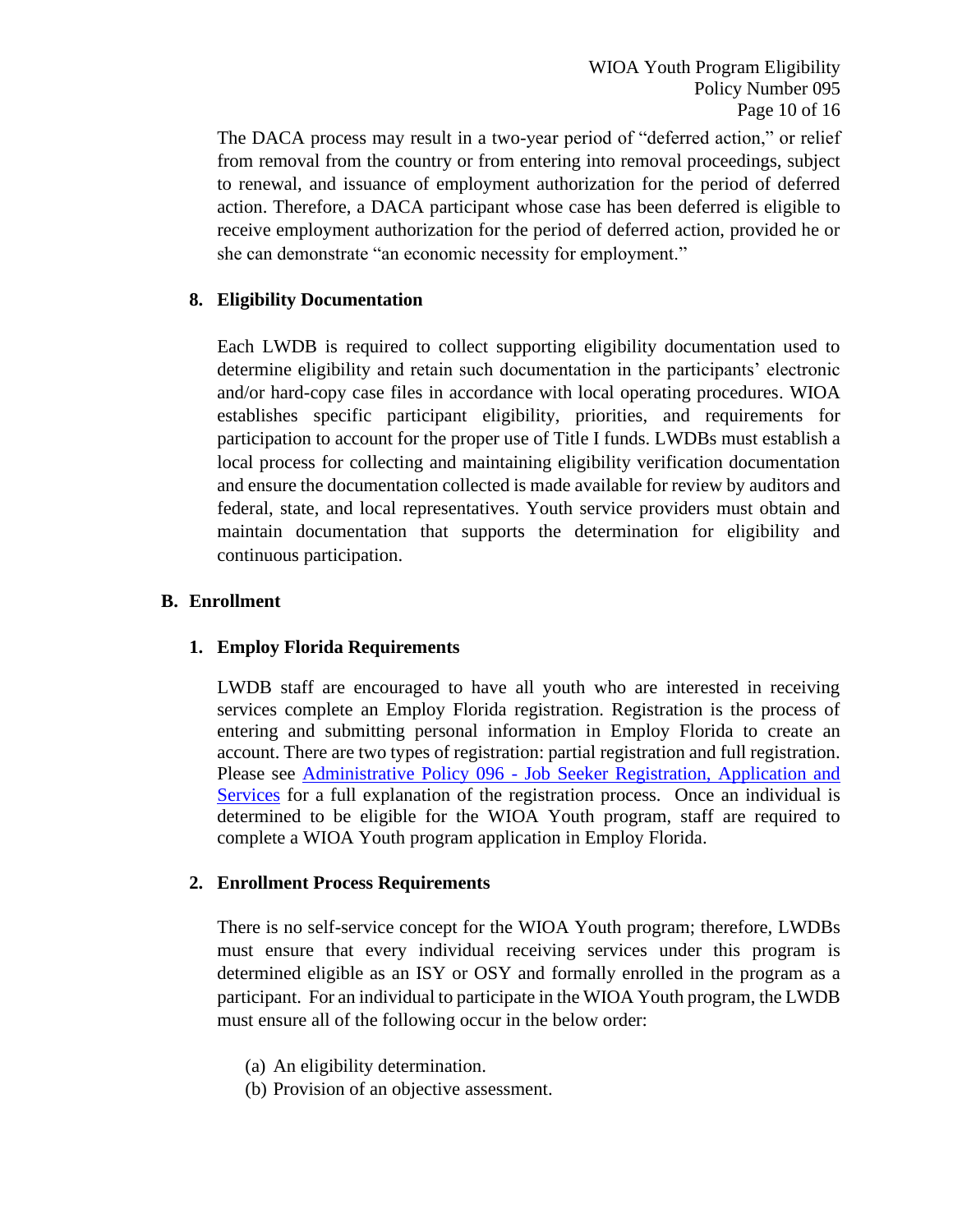- (c) Development of an individual service strategy.
- (d) Participation in any of the 14 WIOA Youth program elements outlined in 20 CFR 681.460.

### **a. Objective Assessment**

Prior to enrolling a participant into the WIOA Youth program, LWDBs are required to conduct an objective assessment of academic levels, skill levels, and service needs of the participant. This includes a review of basic skills, occupational skills, prior work experience, employability, interests, aptitudes, supportive service needs, and development needs. The objective assessment is completed to identify appropriate services and career pathways for participants.

#### *Assessing Basic Skills*

In assessing basic skills, LWDBs must use assessment instruments that are valid and appropriate for the target population, and must provide reasonable accommodation in the assessment process, if necessary, for individuals with disabilities. For purposes of the basic skills assessment portion of the objective assessment, LWDBs are not required to use assessments approved for use in the Department of Education's National Reporting System, nor are they required to determine an individual's grade level equivalent or educational functioning level, although use of these tools is permitted. LWDBs may use other formalized testing instruments designed to measure skills-related gains or less formal alternative assessment techniques such as observation, file reviews, or interviews. LWDBs may use previous basic skills assessment results, even if completed under another education or training program, if such previous assessments have been conducted within the past six months. Assessments must also consider a youth's strengths rather than just focusing on areas that need improvement.

## *Career-Readiness Assessments*

LWDBs should engage all youth in career assessment activities that include, but are not limited to: assessments of prior work experience, employability, interests, and aptitudes. Multiple assessment tools may be necessary since there is no standard approach that will work for all youth. Career assessments help youth understand how a variety of their personal attributes (e.g., interests, values, preferences, motivations, aptitudes, and skills) affect their potential success and satisfaction with different career options and work environments.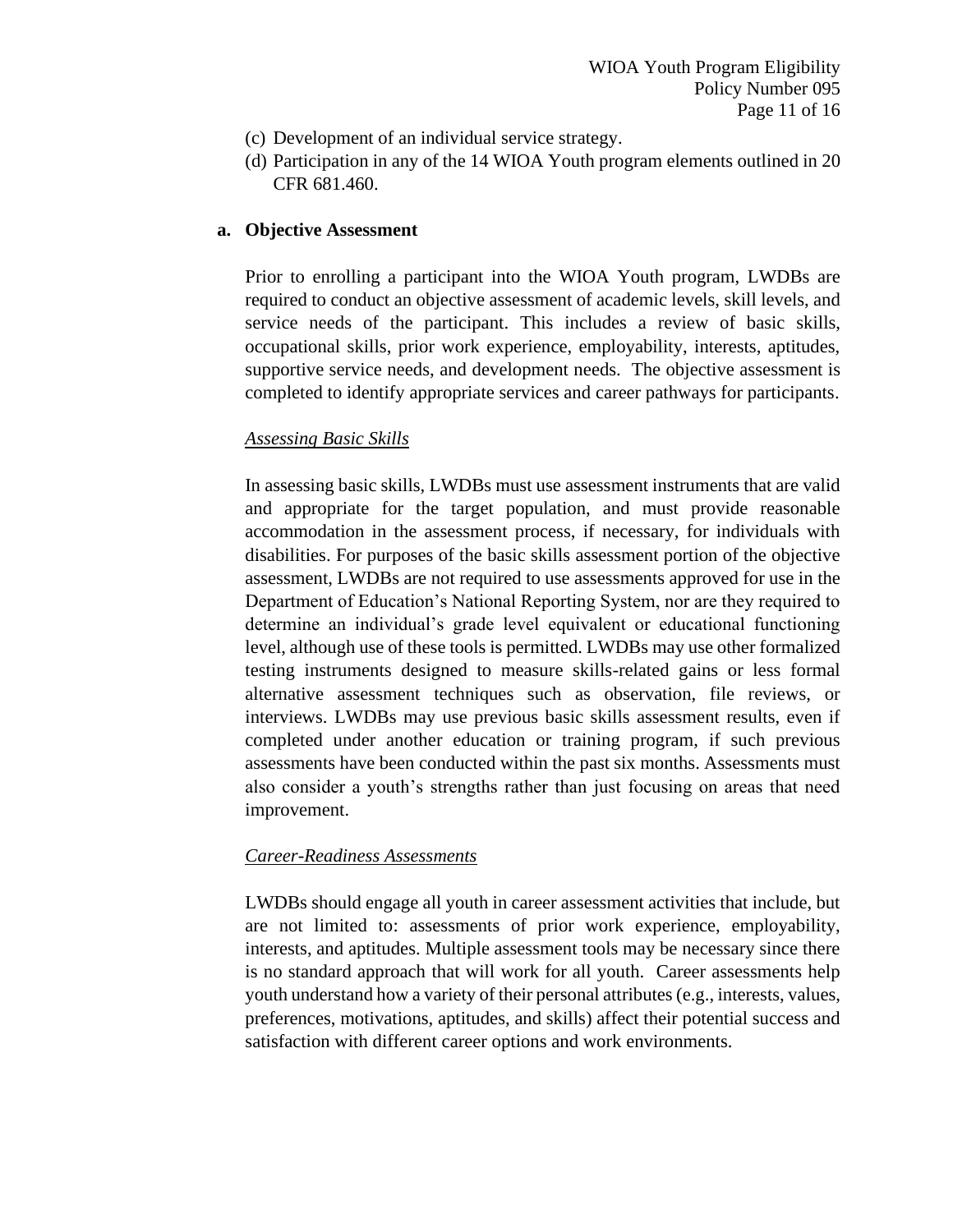The outcomes of the assessments that comprise the objective assessment process must be recorded in Employ Florida using service code 412 (Objective Assessment - Youth) and include a case note that aligns with the requirements prescribed in the [Employ Florida Service Code Guide.](http://floridajobs.org/local-workforce-development-board-resources/programs-and-resources/program-resources) This service code does not trigger participation due to the objective assessment being a required element of the enrollment process. Participation is triggered when the participant is enrolled in one of the 14 WIOA Youth program elements outlined in 20 CFR 681.460.

## **b. Individual Service Strategy**

LWDBs are required to develop, and update as needed, an individual service strategy (ISS), based on the needs of each youth participant, that is directly linked to one or more indicators of performance described in WIOA sec.  $116(b)(2)(A)(ii)$ . The ISS must also identify career pathways that include education and employment goals, consider career planning, and the results of the objective assessment that prescribes achievement objectives and services for the participant. LWDBs may use previous service strategies developed for the participant, even if under another education or training program, if such ISS was conducted within the most recent six months.

The ISS service must be recorded in Employ Florida using service code 413 (Service Strategy (IEP/ISS/EDP) – Youth) and include the required documentation/case note that aligns with the requirements prescribed in the [Employ Florida Service Code Guide.](http://floridajobs.org/local-workforce-development-board-resources/programs-and-resources/program-resources) This service code does not trigger participation due to the ISS being a required element of the enrollment process. Participation is triggered when the participant is enrolled in one of the 14 WIOA Youth program elements outlined in 20 CFR 681.460.

#### **3. Enrollment in the Youth Program, the Adult Program, or Both**

Individuals between the ages of 18 to 24, who meet the respective program eligibility requirements, may participate in either the WIOA Adult or Youth program, or participate in both concurrently. Such individuals must meet the Youth or Adult program eligibility criteria that are applicable to the services provided.

LWDBs must not enroll individuals between the ages of 18 to 24 in either the WIOA Youth or Adult programs solely based upon their age. Several factors such as their school status, occupational skills, prior work experience, adult schedules, family responsibilities, and the participant's needs should be considered. Additionally, some individuals may benefit from the youth services covered in the 14 WIOA Youth program elements based on characteristics such as maturity, drug and alcohol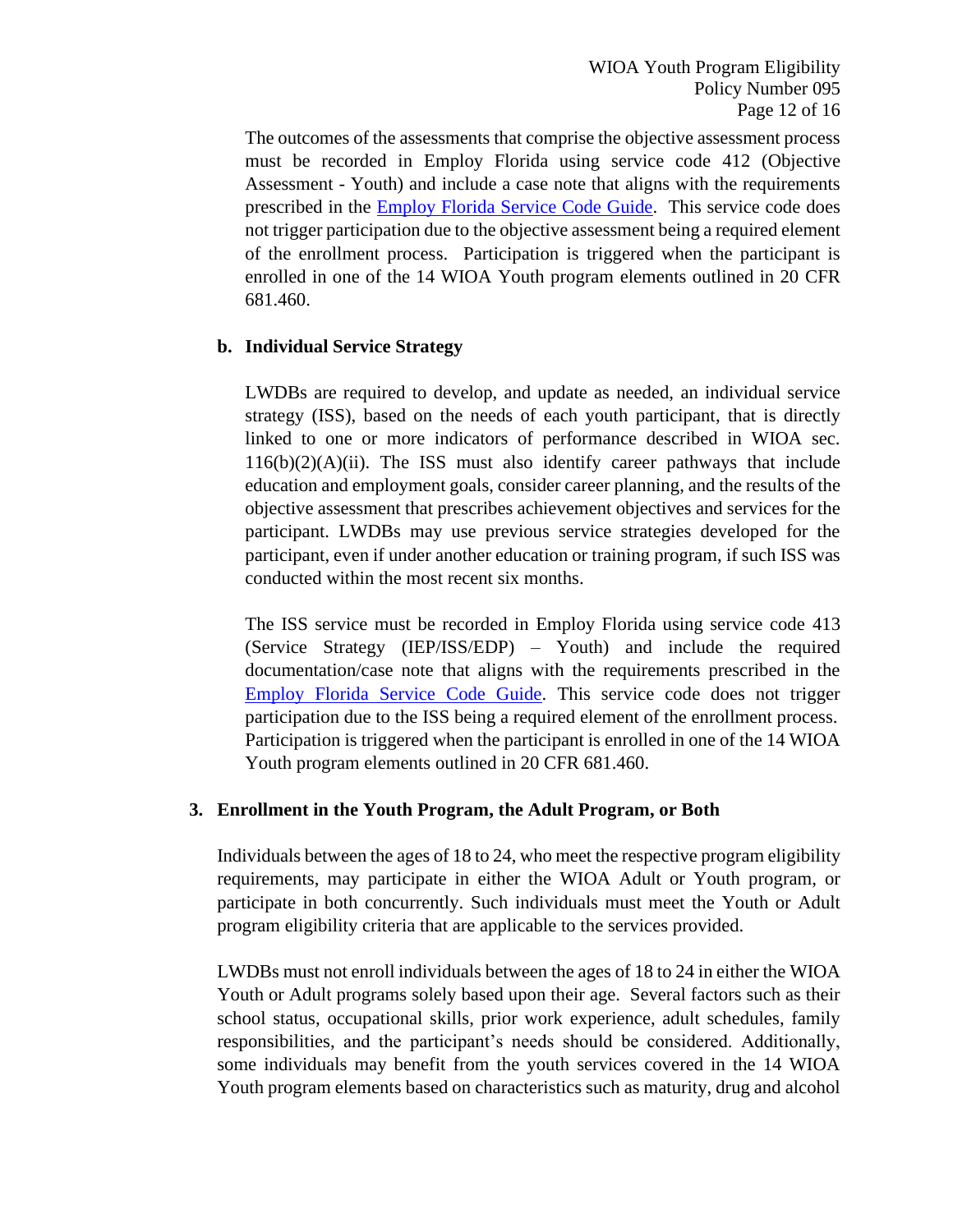abuse, homelessness, foster care status, family abuse/neglect, literacy challenges, pregnancy, and lack of employability skills. Assessment of an individuals' skills, career-readiness, literacy, and supportive service needs should be taken into consideration when determining the appropriate programs(s) for young adults.

For participants who are co-enrolled in both the Youth and Adult programs, LWDBs must determine the best mix of services under the Youth and Adult programs based on the needs of the participant. Additionally, LWDBs must clearly identify and track the funding streams, which pay the costs of services provided to individuals who are participating in Youth and Adult programs concurrently, in Employ Florida. The LWDB must ensure there is no duplication of services.

#### **4. Serving Non-WIOA Youth**

LWDBs must ensure career centers fund services for non-eligible youth through programs authorized to provide services to such youth. For example, LWDBs may provide basic labor exchange services under the Wagner-Peyser Act to any youth. LWDBs should refer individuals deemed ineligible for the WIOA Youth program to other workforce development programs based on their needs.

#### **5. Local Operating Procedures**

Local operating procedures (LOPs) help local areas further define and clarify how programs will be operated locally and are unique to each LWDB. Each LWDB must establish local requirements governing youth eligibility and enrollments. The LOPs must, at a minimum:

- (a) Identify the acceptable eligibility documents and the method of storage (electronic or hard-copy case files).
- (b) Outline the LWDB's policy regarding how the local area will determine when an individual is basic skills deficient.
- (c) Identify a referral process for non-WIOA eligible youth to receive services.

## **6. State and Local Monitoring**

Services and activities provided under WIOA must be monitored by DEO no less than annually for compliance with WIOA requirements pursuant to WIOA sec. 185(c). DEO will monitor the requirements outlined in this policy and LOPs. Additionally, LWDBs must establish local monitoring policies and procedures that include, at a minimum:

(a) Roles of the employer, participant, and LWDB staff.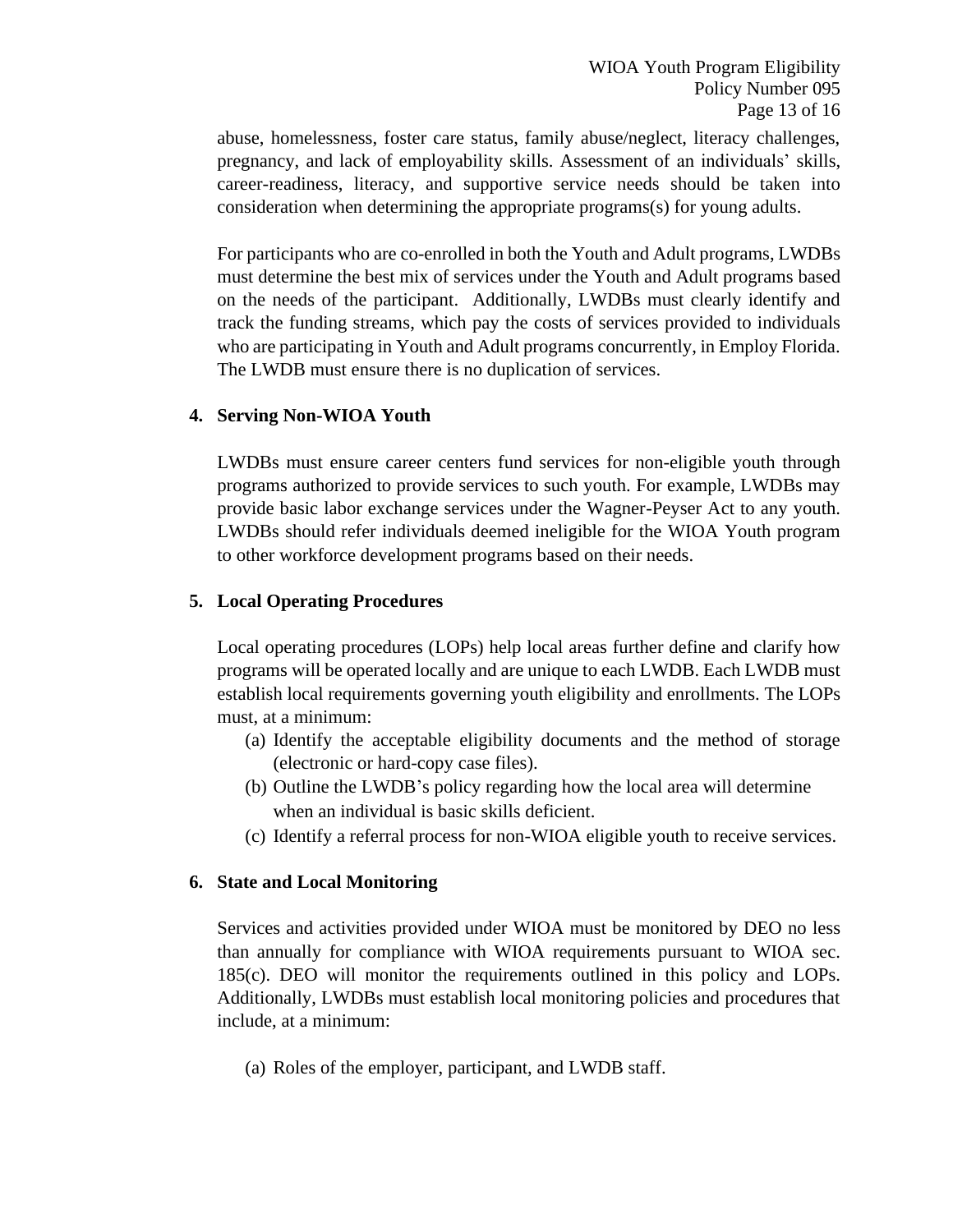(b) Local monitoring procedures of youth eligibility and enrollment activities to ensure that all parties are, and remain in, compliance with federal and state laws, as well as state and local policies and procedures.

LWDBs must ensure youth service providers agree to cooperate with monitoring requirements conducted by the state and/or LWDB and adhere to all other applicable local, state, and federal rules and regulations.

## **V. DEFINITIONS**

**Age of Compulsory School Attendance** – WIOA sec. 129(a)(5) and sec. 1003.21, F.S., states that all children who are either six years of age, will be six years old by February 1 of any school year, or are older than six years of age but who have not attained the age of 16 years, must attend school regularly during the entire school term. A student who attains the age of 16 years during the school year is not subject to compulsory attendance beyond the date the student attains that age if they file a formal declaration of intent to terminate school enrollment with the school district.

**Documentation** – Physical evidence that is obtained through the verification process, including written confirmation by an authorized agency or organization of one or more WIOA eligibility criteria, and which reflects the individual's status as of the date of registration for such eligibility criteria.

**Dropout –** An individual who is no longer attending any school and who has not received a secondary school diploma or its recognized equivalent. Section 1003.01(9)(c), F.S., further defines a "dropout" as a student who has withdrawn from school but has not transferred to another public or private school or enrolled in any career, adult, home education, or alternative education.

**English Language Learner –** An individual who has limited ability in reading, writing, speaking, or comprehending the English language, and whose native language is a language other than English, or who lives in a family or community environment where a language other than English is the dominant language.

**Foster Care –** A temporary arrangement in which adults provide for the care of a child or children whose birthparent is unable to care for them.

**Homeless –** An individual who meets the criteria set forth in section 41403(6) of the Violence Against Women Act of 1994 (42 U.S.C. 14043e–2(6)), or a homeless child or youth (as defined in section 725(2) of the McKinney-Vento Homeless Assistance Act (42 U.S.C. 11434a (2)). The criteria generally provides that individuals who qualify lack a fixed, regular, and adequate nighttime residence and includes an individual who: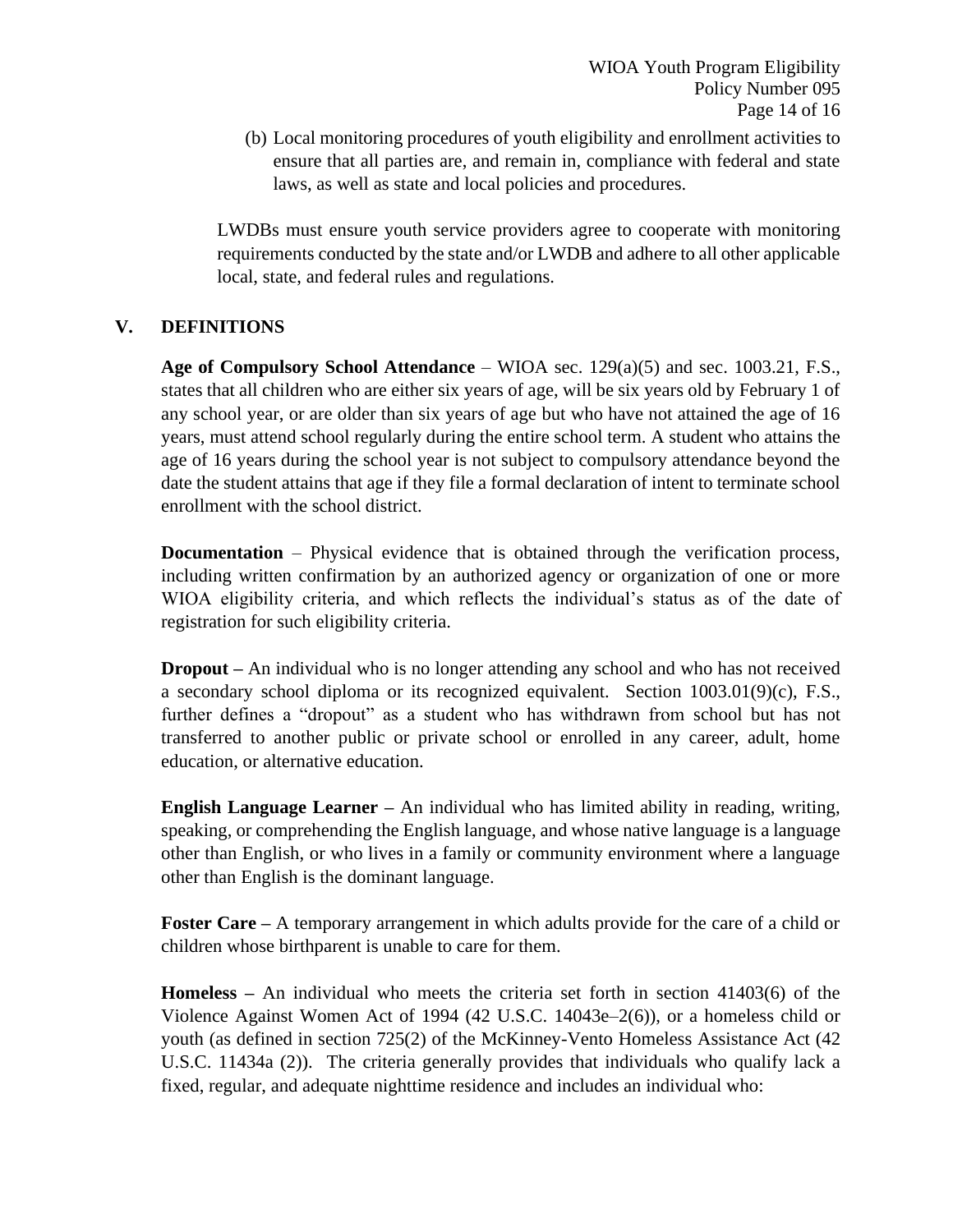- (a) Is sharing the housing of other persons due to loss of housing, economic hardship, or similar reason;
- (b) Is living in a motel, hotel, trailer park, or campground due to the lack of alternative adequate accommodations;
- (c) Is living in an emergency or transitional shelter;
- (d) Is abandoned in a hospital;
- (e) Is living in a car, park, public space, abandoned building, substandard housing, bus or train station, or similar setting;
- (f) Has a primary nighttime residence that is a public or private place not designed for or ordinarily used as regular sleeping accommodation for human beings; or
- (g) Is a migratory child living in circumstances described in this definition.

**Migratory Child** – A child who is, or whose parent or spouse is, a migratory agricultural worker, including a migratory dairy worker, or a migratory fisher, and who, in the preceding 36 months, in order to obtain, or accompany such parent or spouse, in order to obtain, temporary or seasonal employment in agricultural or fishing work – has moved from one residence to another residence and from one school district to another due to economic necessity.<sup>10</sup>

**Offender –** An adult or juvenile who:

- (a) Is or has been subject to any stage of the criminal justice process, and for whom services under WIOA may be beneficial; or,
- (b) Requires assistance in overcoming artificial barriers to employment resulting from a record of arrest or conviction.

**Participant** – For the WIOA Title I Youth program, a participant is a reportable individual who has satisfied all applicable program requirements for the provision of services, including eligibility determination, an objective assessment, and development of an individual service strategy, and received one of the 14 WIOA Youth program elements identified in WIOA sec.  $129(c)(2)$ .

**Reportable Individual –** An individual who has taken action that demonstrates an intent to use program services and who meets specific reporting criteria of the program, including: (1) Individuals who provide identifying information; (2) Individuals who only use the selfservice system; or (3) Individuals who only receive information-only services or activities.

**Significant Misdemeanor –** A misdemeanor as defined by federal law (specifically, one for which the maximum term of imprisonment authorized is one year or less but greater than five days) and that meets the following criteria:

<sup>10</sup> 20 United States Code 6399